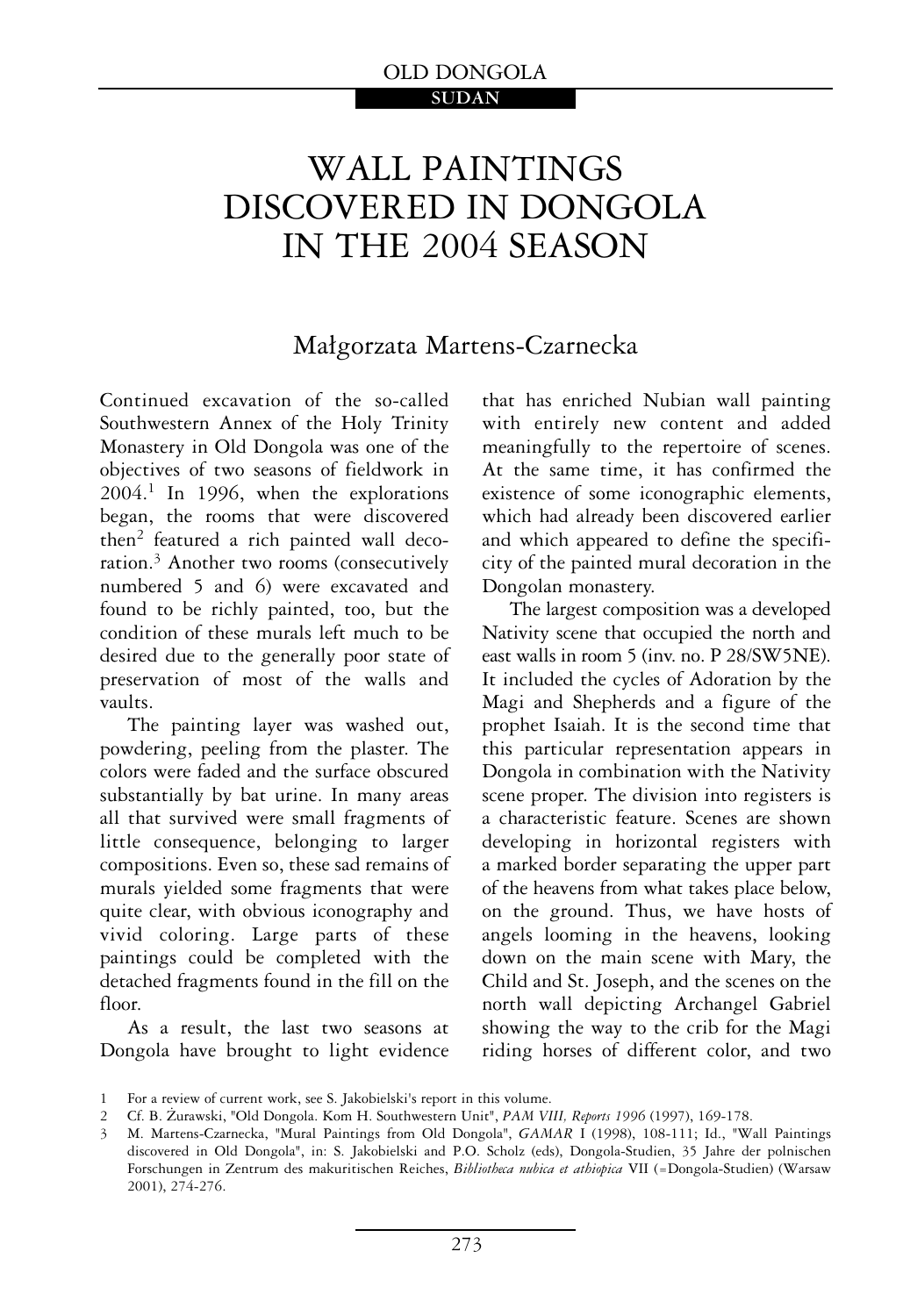#### **SUDAN**

shepherds progressing on foot. The composition has a simple red-black frame around it, and at the bottom, it is set off with a wide band of stylized vegetal pattern. Below, on the same axis as the upper representation, two soldiers were pictured in antithetical pose (foretokening symbolically the Massacre of the Innocents or the Passion of Christ). The figures are all accompanied by legends giving their names.

The scenes are full of expression, the figures shown in dynamic stances. Heads are in profile. The Magi are galloping on their horses, the shepherds seem to be stepping back in awe, still holding hands, Salome is in *proskynesis*, the host of angels emerges from the clouds in the sky in a flurry of overlapping halos and slippers [*Fig. 3*], soldiers raising swords above their heads, apparently in battle [*Fig. 5*]. The figures are dressed appropriately: the angels in antiquated *chitons* and *himations*, the Magi in eastern caps, caftans and trousers, all treated individually in terms of colors and patterns, similarly the soldiers with decorative sheaths for their swords fastened to their belts. The shepherds are naked except for a loincloth.

The principal scene of the Nativity stands in contrast to this dynamic scene. It is represented on the neighboring, east wall of the room and is easy to reconstruct despite the fragmentariness of the preservation. Mary was depicted lying on a draped ornamental bedspread with St. Joseph and the Archangels next to her and the Child in a crib with an ass and ox painted above,



*Fig. 1. Christ in the scene with the prophet Isaiah, room 5 of the SW Annex in the monastery on Kom H in Dongola (Photo M. Martens-Czarnecka)*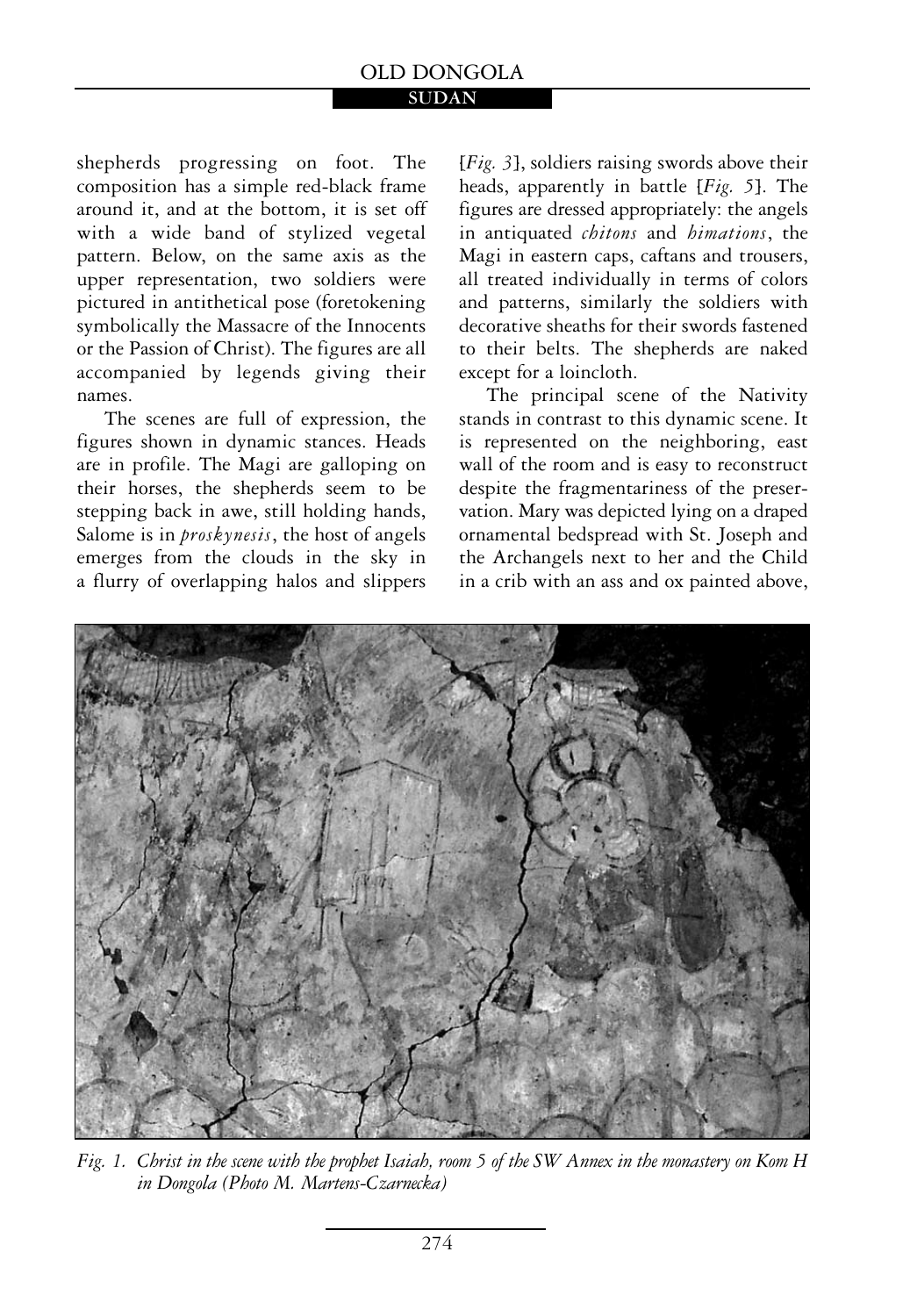in keeping with apocryphal description. In the upper register, running above the whole scene, angels' heads are shown emerging from the clouds. The figures are static, motionless. The iconography of the scene is typical with elements that are repeated in every Nativity known from Nubian painting. There is one element, however, that is new – the four Living Creatures from St. John's apocalyptic vision, shown around the crib. Their heads (lion, man, eagle and ox) emerge from wings patterned with a decorative net-and-eye pattern. This form of representation of the Living Creatures usually accompanied images of Christ and the Holy Trinity, in which Nubian painting abounds, but had never before been seen in a Nativity scene.

On the right of the Nativity proper, in the southern part of the east wall of room 5, there was a scene that should be identified as the prophecy of Isaiah (inv. no. P 28a/SW5E). The prophet Isaiah is added sometimes to the Nativity scene as his was the most faithful prophecy of the coming of the Savior (Is 7:14,15; 9:6; 11:6,9).4

In our mural the prophet was painted as a big figure, standing, his right hand stretched out in an oratorical gesture, touching *Manus Dei*, which – assuming certain parallels like the figure of Ezra from the same annex – could have occupied the up-



*Fig. 2. Murals on the north wall of room 5 of the SW Annex, including dancing scene and a standing Mary and Child (Photo W. Chmiel)* 

<sup>4</sup> For example, the Al-Mu'Allaqah Church in Old Cairo, cf. K. Urbaniak-Walczak, "Die Geburtsdarstellung in der Thekla Haymanot Kapelle der Al-Mu'Allaqah Kirche in Alt-Kairo", in: D.W. Johnson (ed.), Acts of the Fifth International Congress of Coptic Studies, Washington, 12-15 August 1992, vol. 2:2 (Rome 1993), 471-489.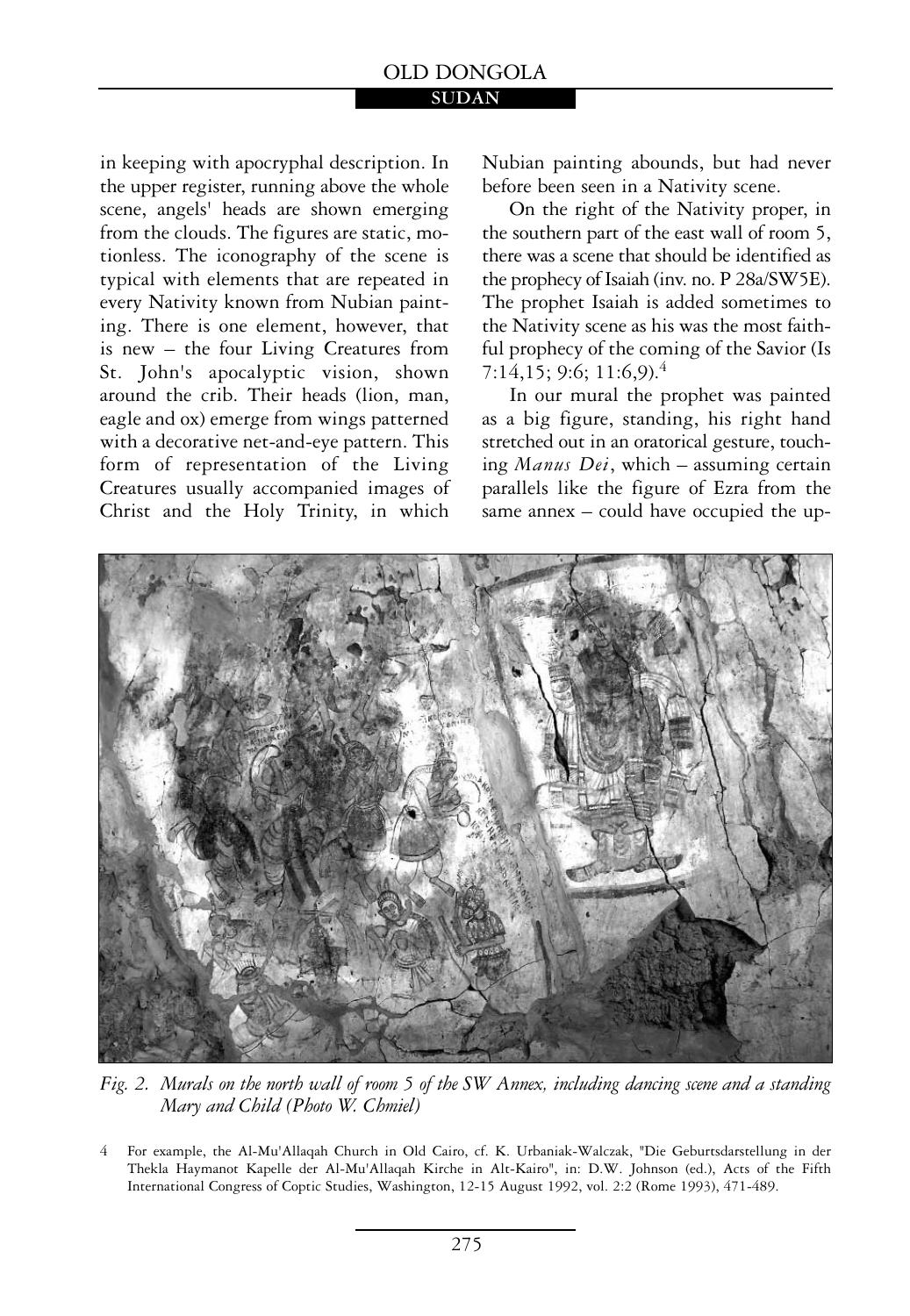per parts of the composition, now lost. His left hand was raised to the chest, supporting an open codex with its back to the viewer. The prophet was turned full front to Christ, who was shown as a half-figure emerging from the clouds [*Fig. 1*], leaning toward the prophet in blessing, confirming by the same the fulfillment of his prophecy. The painter added a dove above Christ's halo, presenting thus an allegory of the Holy Spirit, with radiate beams around it.

The Nativity scene, as described here, basically repeats a typical iconographical scheme current in Nubian painting of the period. Suffice it to mention the two murals already known from the Southwestern Annex of the monastery<sup>5</sup> and the church,<sup>6</sup> as well as the Nativity scene from the Faras Cathedral.7 All of them, while based on Byzantine models, contain elements that define the local peculiarity of this art. Foremost, the Magi always galloping on horseback to Bethlehem and two of Herod's soldiers, swords raised high, represented in an antithetical group. The image of the prophet Isaiah, evidenced for the second time in Dongola next to a Nativity scene, adds to this list of characteristics. Extended cycles, a variety of depictions (heads *en face*, in three-fourths and in full profile), and foremost the animation of figures are the key features of this given painterly workshop and find parallels among paintings discovered earlier in this annex.<sup>8</sup>

The mural on the north wall of room 5, to the left of the Nativity, is of particular merit for researchers. Painted next to a representation of a standing Mary and Child, framed like an icon (inv. no. P 29/SW5N) [*Figs. 2,4*], was a scene of dancing figures, three rows of men participating in a kind of dance (inv. no. P 30/5N). The figures are accompanied by inscriptions in Old Nubian, which undoubtedly explained the goings on, even though experts are still at a loss on how to read them. For the present, the interpretation is conjectural. The composition of the scene is well considered [cf. *Fig. 7*].

The men form two groups differing in dress [*Figs. 6,7*], although skin color would argue in favor of the same ethnicity of the dancers. Their dress would thus be merely costume. Some of the figures wear masks trimmed with *kauri* shells, with holes for the eyes, imitating some long-snouted and big-eared animal. The loincloths have long wide 'tails' attached, the men's legs are bare. The second group is composed of men wearing sleeveless *chitons* and long trousers drawn at the ankles, short skirts, shawls and scarves on their heads. Both groups are shown in motion, hopping, bending forward or leaning back. Their heads are shown in three-fourths, *en face* or in full profile. They hold presumed musical instruments: the masked men have two batons which they hit one against the other, those in headscarves hold what appears to be a castanet made of two gourds tied together with rope.

The mural undoubtedly represents some ritual dance, encompassing two folk traditions, one from Black Africa, the other from the Arab-dominated North. Zoomorphic masks, usually of hyenas, decorated with shells, are known from the nearby Bambara

<sup>5</sup> Inv. no. P 41/NW22E, cf. Martens-Czarnecka, *GAMAR* I, op. cit., 107-108, Fig. 17.

<sup>6</sup> Inv. no. P 1/HC/VS, cf. D. Gazda, "The Monastery Church on Kom H in Old Dongola 2002", *PAM XIV, Reports 2002* (2003), 234, Fig. 5.

<sup>7</sup> Field no. 18, cf. K. Michałowski, Faras. Die Kathedrale aus dem Wüstensand (Zürich-Köln 1967), 143-147, Pls. 63-69.

<sup>8</sup> M. Martens-Czarnecka, "Stylistic homogeneity of groups of paintings in the Monastery on Kom H in Old Dongola", *GAMAR* 3 (in press).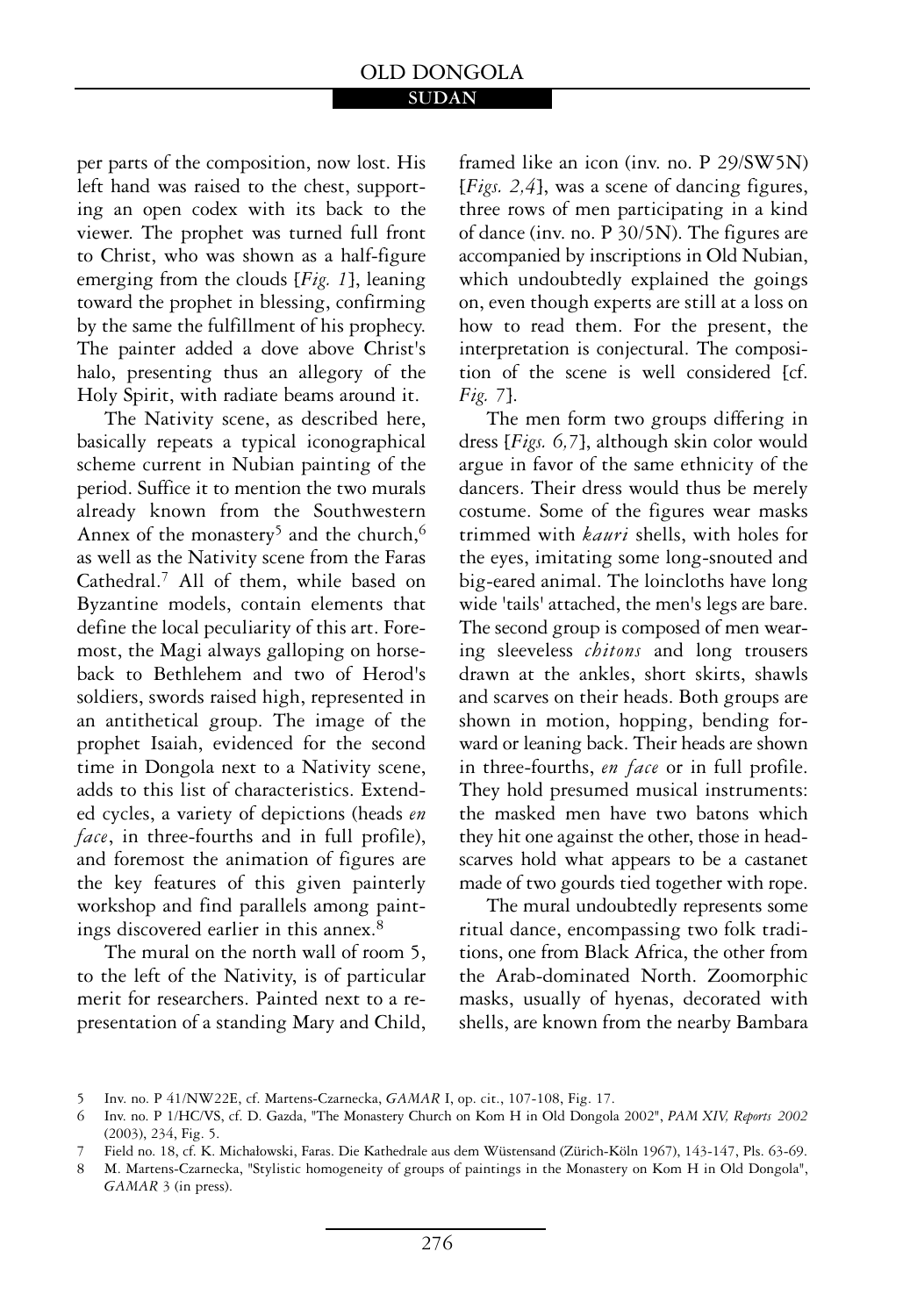



*Fig. 3. Host of angels from the Nativity scene Fig. 4. Mary and Child from the north wall* 



*Fig. 5. Soldiers from the Nativity scene, room 5 of the SW Annex on Kom H in Dongola (All photos M. Martens-Czarnecka)*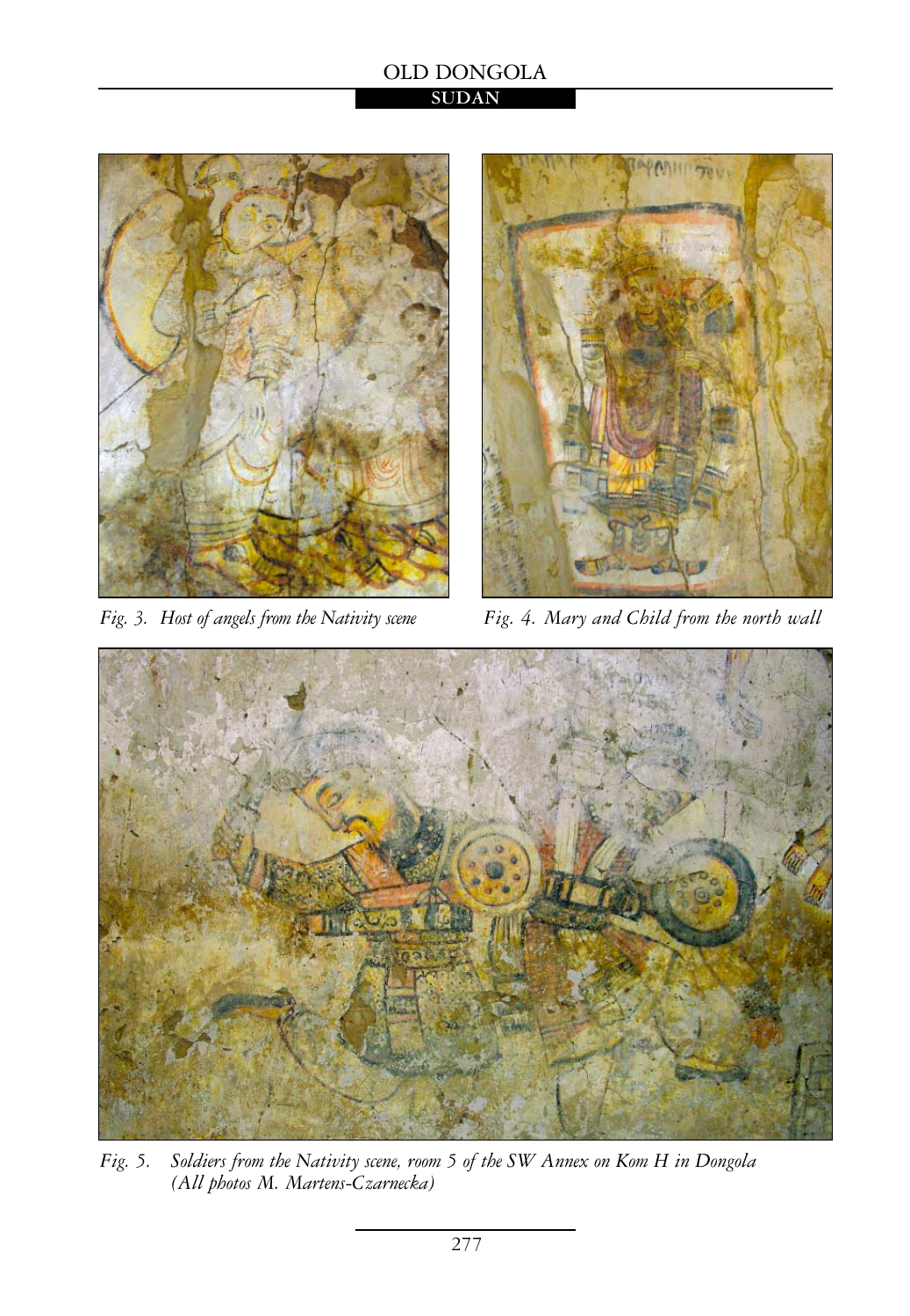# **SUDAN**



*Fig. 6. Figures from the dancing scene on the north wall of room 5 (Photo M. Martens-Czarnecka)*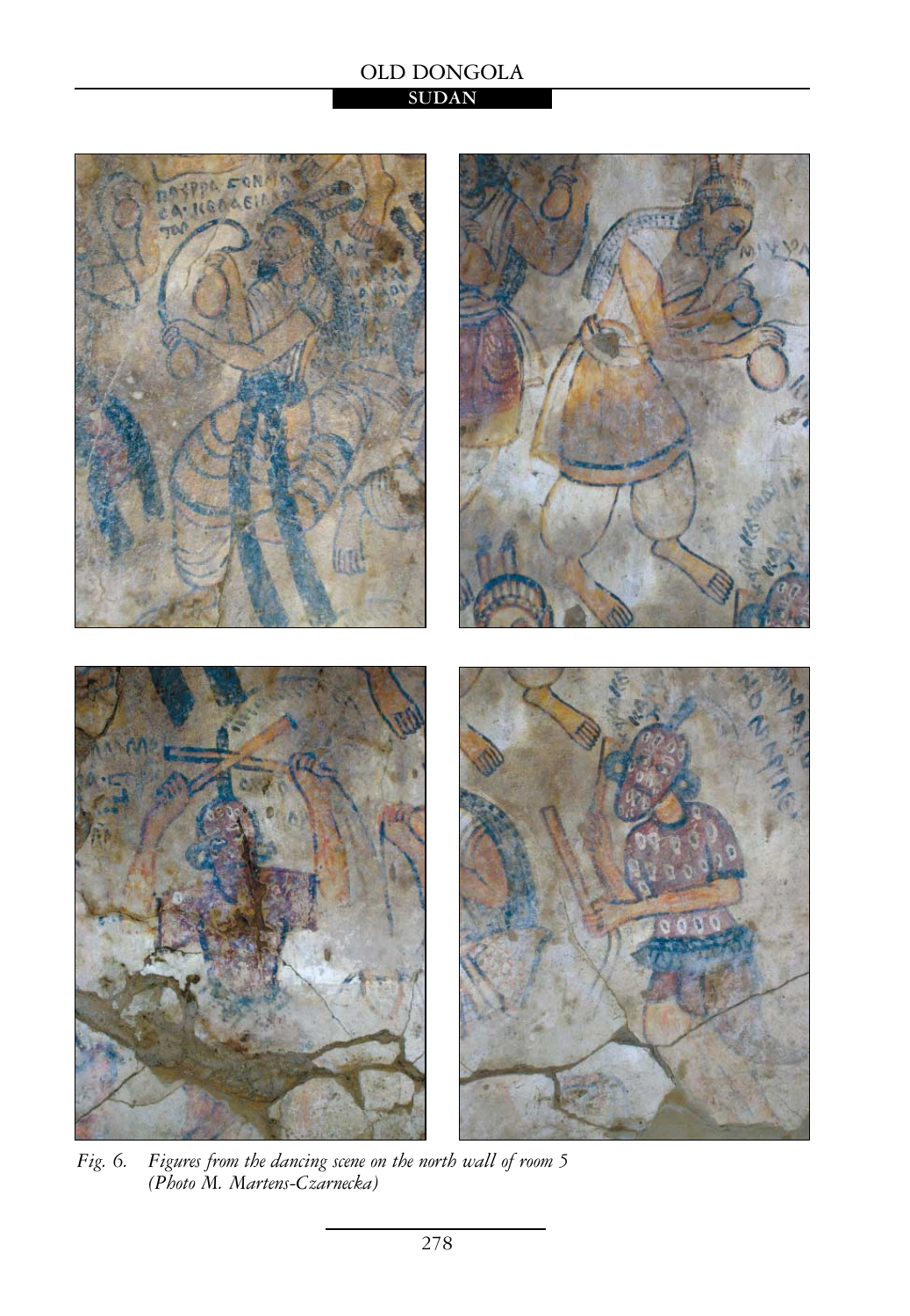## **SUDAN**



*Fig. 7. Dancing scene from the north wall of room 5 in the SW Annex (Tracing M. Martens-Czarnecka)*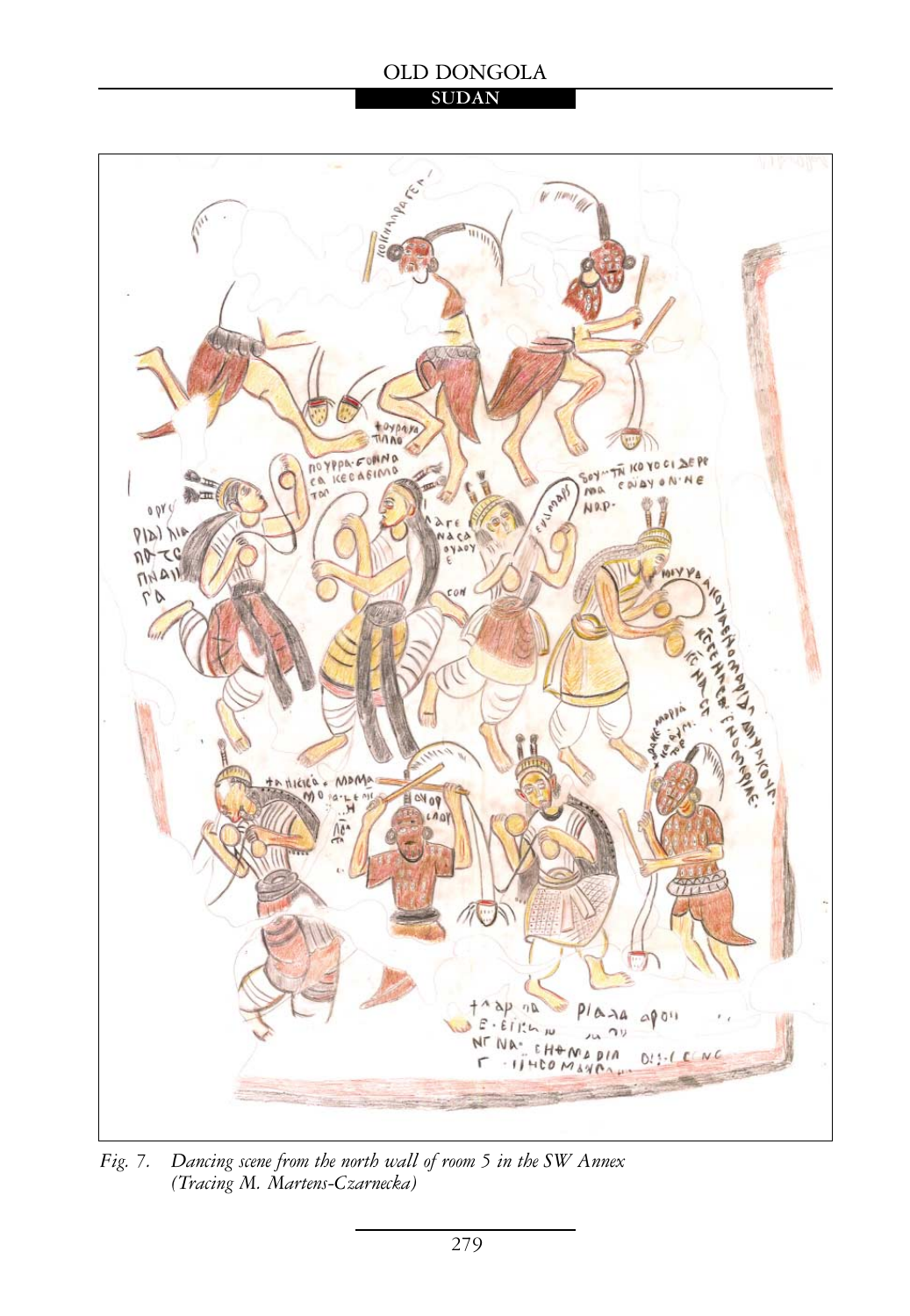## **SUDAN**



*Fig. 8. Two men sealing a financial deal, part of a scene painted on the south wall of room 6 (All photo M. Martens-Czarnecka)* 



*Fig. 9. Head of a saint from the south wall* 



*Fig. 10. An archangel on the south wall*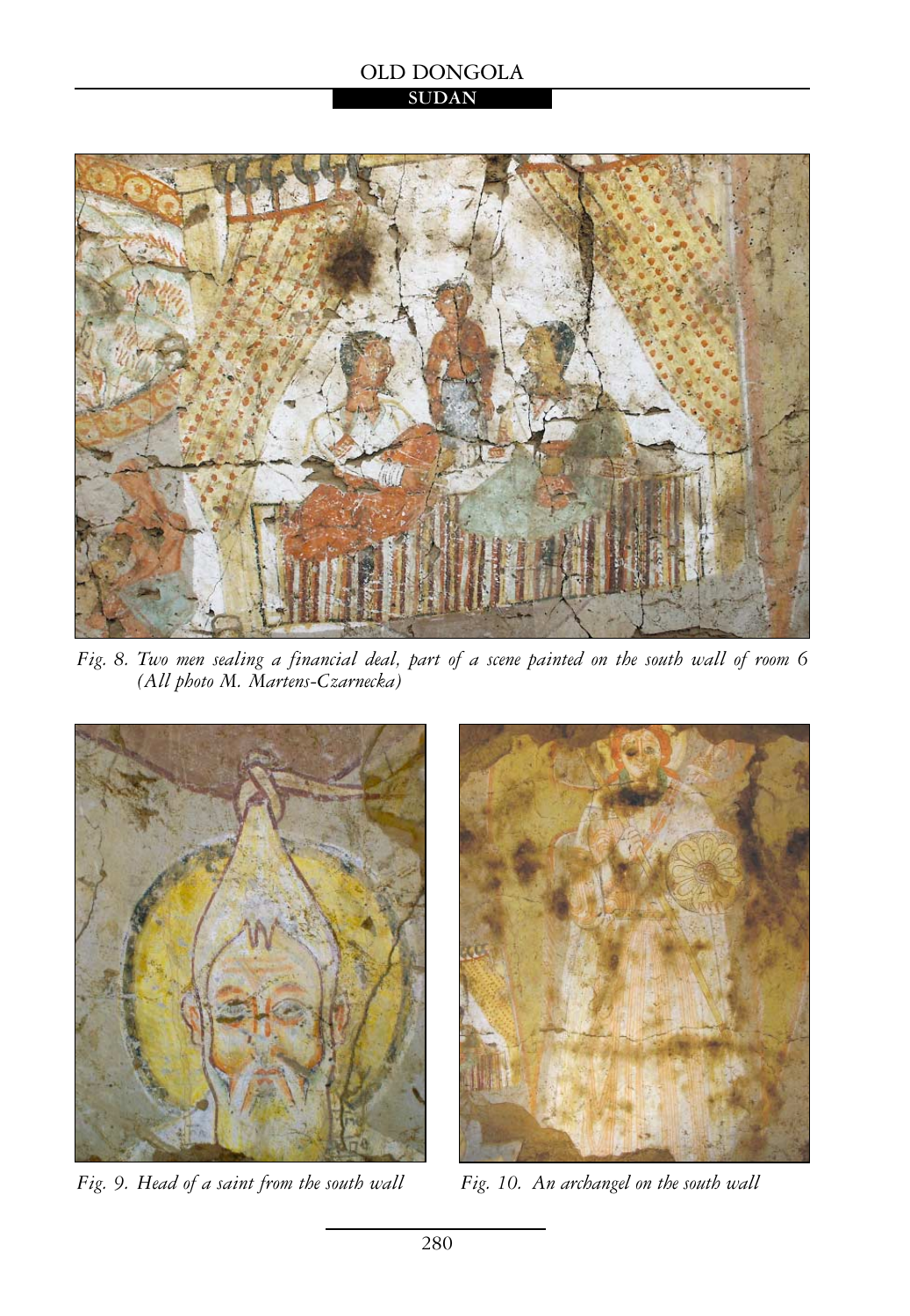culture, where they are used in initiation ceremonies of tribes living in the Western Sudan.9 Batons are used to make music in ritual and war dances from central Africa.<sup>10</sup> The tunic, skirts, trousers and headscarves with fillets are encountered in Arab tribal dress, and are seen frequently not only in local folklore, but also in illuminated manuscripts. Summing up, it should be said that this highly unique painting, combining two different folkloristic traditions, gives us an idea of the social differentiation of Nubia of the times. The question remains how to fit in this very secular representation with the other monastic paintings. Its direct neighborhood with the icon of the Virgin and Child, as well as its artistic homogeneity with the latter, could testify to a link between the two. Perhaps it was meant to depict some Marian feast, a festival of joy, thanksgiving to Mary, rainmaking? (Dances of this kind in Africa usually have something to do with rainmaking.) Unfortunately, until the texts are read, we will have to remain in the sphere of conjectures.

The dance scene is not the only one escaping identification and consequently interpretation. On the south wall of room 6, an equally mysterious depiction was discovered. It is composed of a number of episodes, but the key scene depicts a financial transaction of some kind (inv. no. P 39/SW6N). In an interior, which is revealed to our eyes behind curtains that have been drawn aside, we see two men sitting on a wide *anghareb* bed. One of the men holds a purse and is actually giving the other man a handful of gold coins. Standing between them, behind the bed, is a dark-skinned slave or servant, waiting for orders [*Figs. 8,11*]. To the left, another

servant is slaughtering a ram; the other animals are crowded in a round *zeriba* nearby. Right above the main scene, there is yet another man sitting on a semicircular couch, apparently addressing in greeting an approaching couple, a man and woman dressed in white.

The two sitting figures in the main scene appear to be differentiated intentionally by their skin color: one has red face and hands, the other is yellow-orange in color, as is also the third man on the couch. All three are dressed in similar fashion: caftans with characteristic collars and wide trousers and shawls. Thus, the dress needs to be classified as entirely Arabic in character. The men are seated cross-legged, underlining the folkloristic aspect of the representation. The approaching pair is also dressed in Arab manner: the man in a white *galabiyah*, the woman in a *top* covering her head.

What is the significance of this scene? Some financial transaction was undoubtedly intended: a sale of some kind or a purchase, perhaps marriage negotiations? The ram being slaughtered at the side suggests the transaction has been sealed. But what was the deal in question?

The room, where the mural was found, was part of a monastery. The murals found next to it and directly below it were of a different, religious content. Hence, this scene should have a similar intent; perhaps it is a Biblical scene, but it is too early to speak of any specific ideas on the subject. Nonetheless, this genre scene is very much like the dance scene discussed above in that it is full of expression and folkloristic elements, the style and composition betraying the same painter's hand.

9 R. Goldwater, in: Bambara Sculpture from the Western Sudan. The Museum of Primitive Art (New York 1960).

10 Africa. The Garland Encyclopaedia of World Music, 1, ed. R. M. Stone (New York, London 1998), 674-677; P. Cellaer, J. Elsner, "Nord Africa", in: Musikgeschichte in Bildern, ed. W. Bachmann (Leipzig 1983), 124, Abb. 119.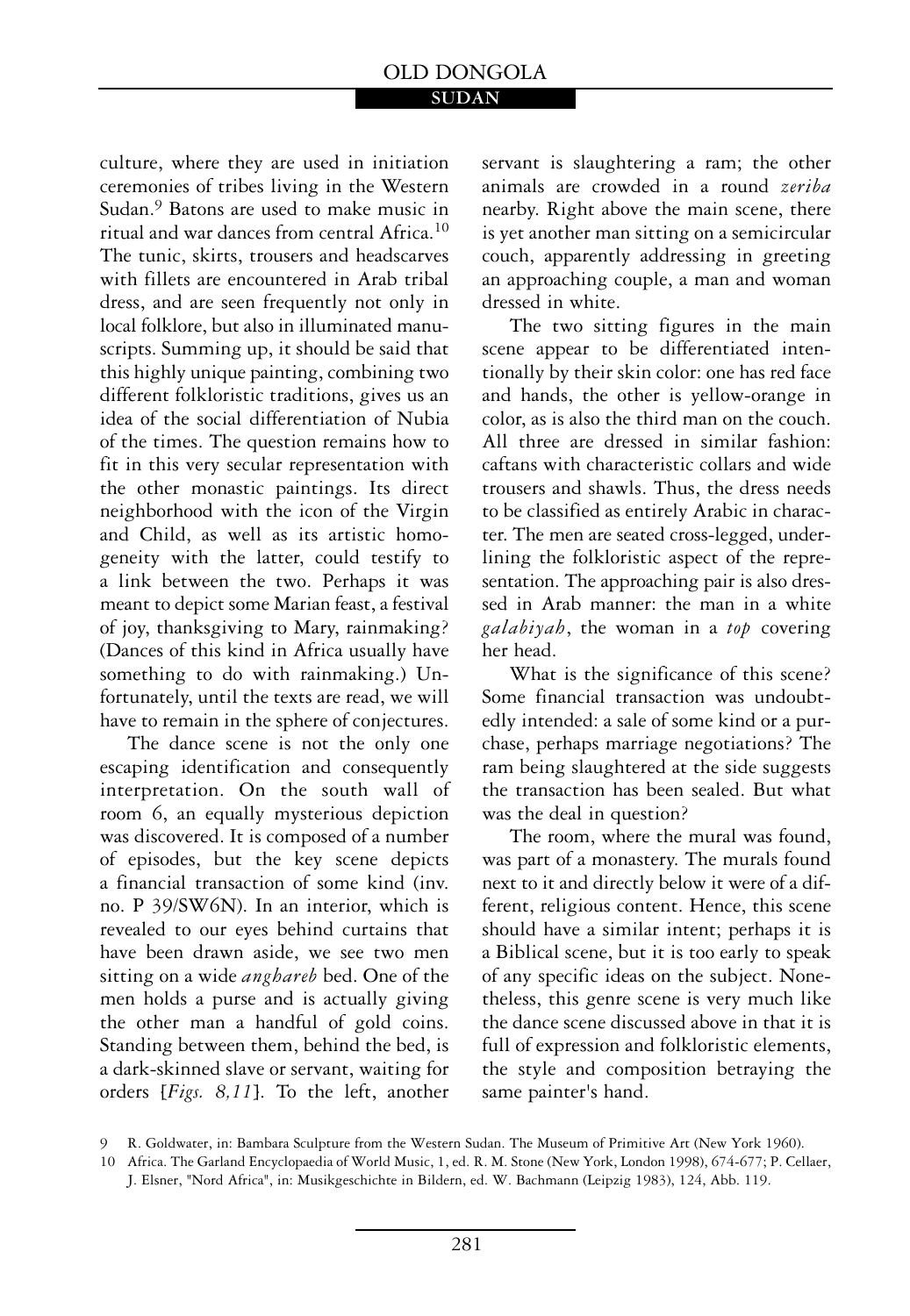#### **SUDAN**

Directly below the above-discussed 'bed scene', a representation has survived showing the head of an ascetic-looking old man with a halo around it (inv. no. P 38/SW6N). The rest of the figure is destroyed, but enough of the hands survives to demonstrate that the saint had been shown as an orant. His long white hair is tied up in a knot, which appears to be attached to something that looks like a semicircular brown surface descending from under the bed in the scene described above [*Fig. 9*]. The saint is robed in a white mantle, the edges of which were lined with an ornament composed of three letters of the Greek alphabet constituting a numerical cryptogram of the archangel Michael.<sup>11</sup> There is no clue to the identification of this figure nor is there any idea as to the meaning of this saint in the painted composition as a whole. The position exactly in line with the axis of the transaction scene would argue for an intentional association of the two. The depiction of a saint tied by the hair to a wall brings to mind ascetic practices known from Coptic monasteries, such as the Abba Hatre monastery in Aswan (mistakenly designated earlier as St. Simeon), where there are still special hooks in the wall said to serve this specific purpose.

Directly next to the above described murals is a big and excellently preserved depiction of an archangel (inv. no. P 37/SW6N), already in the southwestern corner of room 6. His head reaches the top of the vault of the room [*Figs. 10,11*]. He is shown standing *en face*. In his right hand, he holds a staff, in his left a shield; a sword is swung across his back, suspended from a leather belt crossing from his left shoulder across

his chest. The archangel's robes recall ancient dress: *chlamys* pinned with a fibula on the right shoulder, *dalmatica* and *chiton*. The shoulder-long hair is caught back with a *taenia*. Yellow-orange and ornament-less wings are folded on either side of the figure. The legend with the name of the archangel has not been preserved. One is again faced with the question what, if any, is the association between this depiction of an archangel and the other murals executed on the south wall of room 6. Is it merely by chance that the transaction scene turned up next to the archangel simply as the next scene in a row of representations, as was often the case in other monastery interiors?12

It was noted at the beginning that many of the compositions were preserved in fragmentary condition at best. Some that are still discernible on the walls present identifiable elements. For instance, the north wall of room 5 bore a representation of the archangel Michael (fragment of a wing decorated with stylized peacock feathers, inv. no. P 31/SW5N); next to it, a big book with richly ornamented cover (inv. no. P 32/SW5N), undoubtedly belonging to a figure of Christ or else a saint or bishop. The south wall presumably contained an image of Mary (purple fragment of a *maphorion* decorated with yellow rosettes set in a cross-like pattern of dots, inv. no. P 25/SW5S).

Most of the fragmentary murals, however, came from the south wall of room 6. This wall, very poorly founded and undermined by rainwater, had to be dismantled. Its decoration was composed of a scene of the Massacre of the Innocents (inv. no.

12 See, for example, room 13 in the Northwestern Annex.

<sup>11</sup> See mural depicting St. Jeremiah (inv. no. P 21/SW4N) from room 4 of the same annex, cf. Martens-Czarnecka, "Wall paintings", op. cit., 276, Fig. 17.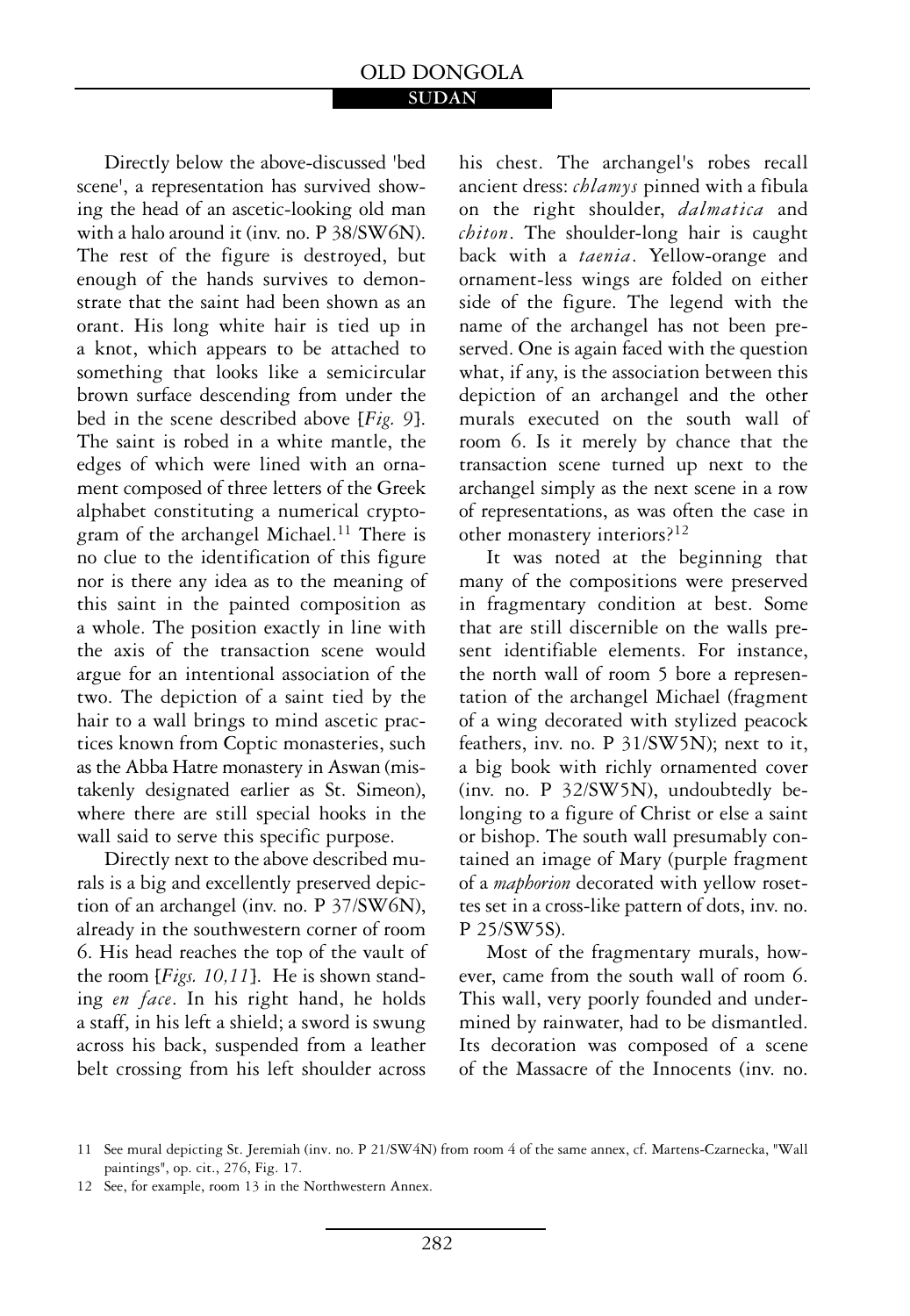## P 36/SW6S) [see *Fig. 10* on p. 267 above]. Very poorly preserved fragments reveal Herod seated on a throne, soldiers with raised swords and the bodies of the massacred "innocents".

The newly discovered paintings were evidently executed by the same painting workshop that was responsible for the murals in the rest of the Annex. A comparative analysis of the paintings leaves no doubt as to this. The highly linear, yet dynamic representations are paralleled in terms of iconography and style by other murals in this annex. Indeed, paintings by the same 'hand' can be found also in the Northwestern Annex of the monastery. There, however, they were but a late addition to the earlier wall decoration, which was dated to the second half of the 11th century,  $13$  while in the annex now being excavated they were the main and only painted decoration,<sup>14</sup> executed in the 12th century, if the style is anything to go by.15 The composition of the figures, arrangement of heads, hands, wings speak in favor of this dating, as does the depicted motion



*Fig. 11. Full view of the preserved murals on the south wall of room 6 in the SW Annex (Photo H. Pietras)* 

- 13 M. Martens-Czarnecka, "Suggestions on the dating of some murals from the Monastery in Old Dongola", EtTrav XIX (2001), 217-236.
- 14 Two and more plaster coatings could be discerned on some of the walls of rooms 2, 3 and 4 of this annex, yet they had all disappeared under the last coating bearing the discussed painted decoration.
- 15 Martens-Czarnecka, "Stylistic homogeneity...", loc. cit.